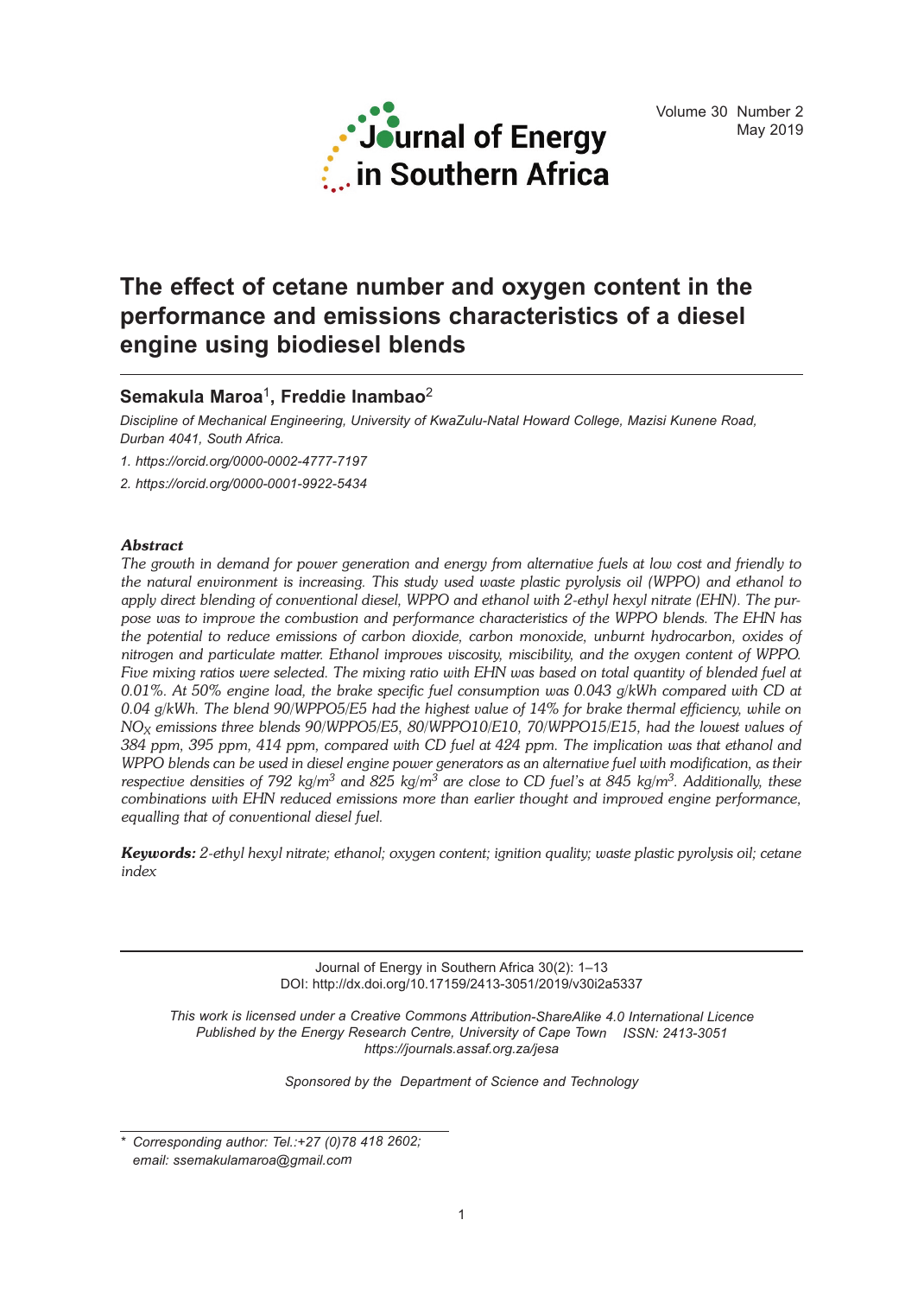# **1. Introduction**

The increased use of private automobiles has significantly increased the demand for energy, especially primary sources of energy. Alternative solutions to meeting this increasing energy demand associated with modern day developmental needs must, therefore, be increased. Diesel engines, since their discovery by Rudolph Diesel in 1893, have proved superior, more power efficient and more economic with fuel than gasoline engines (Shrinivasa, 2012). Diesel engines, however, emit high levels of carbon dioxide, unburnt hydrocarbon, oxides of nitrogen and particulate matter and smoke. These emissions have been shown to affect human health and environment (Börjesson et al., 2014). Diesel exhaust is now classified as carcinogenic to humans (Benbrahim-Tallaa et al., 2012), with exposure linked to increased risk of lung cancer and cardiovascular diseases (Giles et al., 2012). Diesel exhaust emissions are considered the primary source of providing ground-level ozone (Innes, 1981), sick building syndrome (Hester and Harrison, 2009), acid rain (Mills and Elouali, 2015) and smog (Ou et al., 2016). The need to find alternative sources of fuel energies with the more desirable characteristics of petroleum-based fossil fuels can, therefore, not be overemphasised (Damodharan et al., 2018).

In the last two decades there has been a growing interest in higher-level alcohols because of their high energy levels, higher cetane numbers, better blend stability, less hygroscopic tendencies, increased carbon chain length and improved ignition quality of the alcohol fuel molecules (Koivisto et al., 2015), compared with the lower alcohols such as ethanol and methanol. Alcohols are classified under oxygenated fuels with a hydroxyl group. This inherent oxygen in their molecular structure enables alcohols to reduce smoke emissions during combustion in diesel engines, particularly during high engine loads as reported by (Lapuerta et al., 2010b). The reduction in smoke emissions and opacity is directly linked to the oxygen content of the blends of diesel and alcohol produced (Ren et al., 2008). Through research collaborations with various biotechnology research groups, there have been improvements in the yield of higher-level alcohols through processing cellulose by modern fermentation processes such as using clostridium species (Gaida et al., 2016); and biosynthesis from glucose using genetically-engineered micro-organisms like Escherichia coli (Desai et al., 2015), cyanobacteria (Formighieri, 2015) and saccharomyces cerevisiae (Ofuonye et al., 2013).

The research community has been constrained by the growing concern over fossil fuel depletion, oil price fluctuations, escalating energy demands and stringent emission regulation and control to continuously search for better alternative renewable energy resources to serve as replacements and sources of primary energy (Kumar and Saravanan, 2016b). Early developments of alternatives in fuel energy studies utilised food-based sources as alternatives to petroleum fuels, but this faced opposition and arguments from all sectors, including bodies such as the Food and Agriculture Organization and the United Nations Commission on Human Rights because of poor food security in low- and middleincome countries. The first-generation food-based biodiesels lead to cultivation of large swathes of land for commercial purposes, eventually supressing the edible food crop acreage. This increased food insecurity leads to increased food prices and economic inflation (Kumar and Saravanan, 2016b).

Research on waste plastic pyrolysis oil (WPPO) showed that using the pyrolysis technique to extract liquid fuel from plastic waste material is a viable alternative to diesel fuel production and is sustainable (Demirbas, 2004; Scheirs, 2006; Xue, 2015; Mani, 2009). This is true especially when waste plastic oil is used with fuel additives (Damodharan et al., 2017). Statistics show that, as of 2016, only a paltry 9% world wide of waste plastic has been recycled with almost 80% going to landfills to continue degrading the natural environment, since plastics are non-biodegradable (Geyer et al., 2017). This is poor response and alarming as the gap between generation and recycling continues to increase, thus requiring bridging. Plastic pyrolysis can also be done using catalytic pyrolysis and other thermal processes. The catalytic method uses low levels of temperature to cause plastic degradation and decomposition than the thermal technique, which requires high temperature to produce high and greater liquid fuel. This has helped in recycling waste into energy, a development that captivated and motivated associated research (Zhang et al., 2008; Cann and Liao, 2010; Dekishima et al., 2011).

Extensive research has used fuel-additives on WPPO biodiesel and other biodiesels (Rakopoulos et al., 2010; Li et al., 2015; Campos-Fernández et al., 2012; Lapuerta et al., 2010b; Jin et al., 2011; Zhu et al., 2011; Mani et al., 2011; Zhang et al., 2012; Park et al., 2012; Wang et al., 2012; Chen et al., 2013a; Campos-Fernandez et al., 2013; Soloiu et al., 2013; Chen et al., 2013b; Wei et al., 2014; Kumar et al., 2013; Saravanan, 2015; Devaraj et al., 2015; Kumar and Sankaranarayanan, 2016; Kumar and Saravanan, 2016a). (Xiaoyan et al., 2008) studied the use of biodiesel-ethanol (BE) blends to reduce the emissions of nitrogen oxides  $(NO<sub>X</sub>)$  and particulate matter (PM) in a diesel engine utilising both ethanol and selective catalytic reduction over catalyst  $Ag/Al<sub>2</sub>O<sub>3</sub>$ . This study found increased unburnt hydrocarbons (UHC), carbon monoxide (CO) and PM emissions of 14% caused by an increase in the soluble organic fractions in the PM emissions, as well as a 60 % to 80% reduction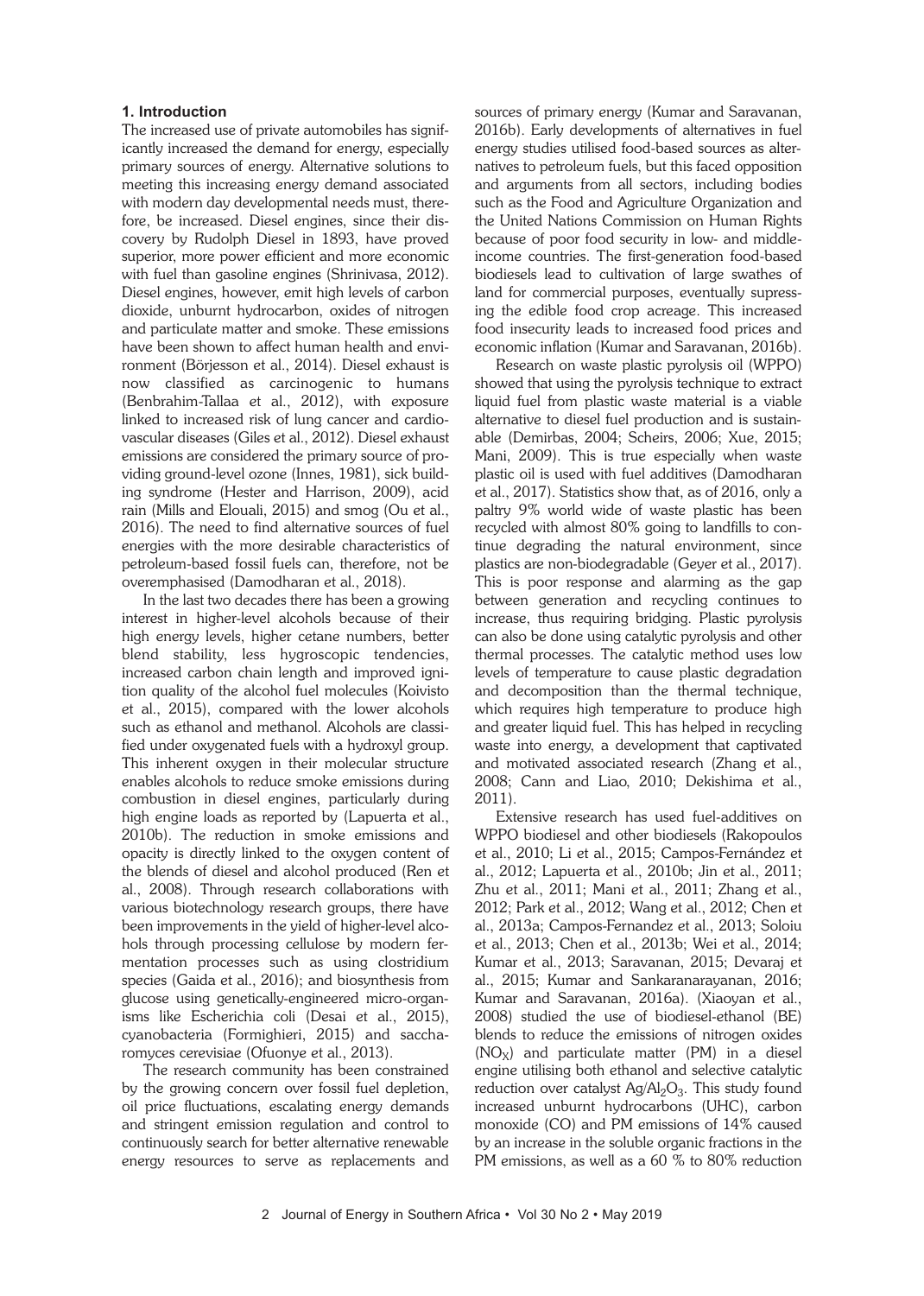in Bosch smoke number, based on the European Steady-state Cycle standard. The  $NO<sub>X</sub>$  emissions were, consequently, reduced significantly, by 73%, leading to a conclusion that a combination of BE and a selective catalytic reduction arrangement could provide a good platform for  $NO<sub>X</sub>$  and PM reduction and control.

In another study by (Aydın and Öğüt, 2017) the authors presented the relationship of these fuels to torque, brake thermal efficiency, brake-specific fuel consumption (BSFC) and emission characteristics in diesel engines. Because of this research work in the last decade, new rules and regulation have emerged. For example, developed and emerging countries in Europe and America require fuel manufacturers and distributors to add 1–5% biofuel to most commercially available diesel fuels. In the United States of America, the renewable fuel standard programme now requires blending of advanced biofuels in an increasing amount. This rule is in line with the quantity of fossil fuel used in transportation. The government has been targeting to achieve an annual projection growth escalation of 136 billion litres by 2022 (Lawyer et al., 2013).

There are two reasons ethanol is considered as an additive to WPPO blends. Firstly, ethanol is produced from raw material of plant or plant waste origin, qualifying as alternative renewable source of energy and, secondly, its high oxygen content and solubility in WPPO blends (Lapuerta et al., 2008; Shahir et al., 2014; Kwanchareon et al., 2007; Fernando and Hanna, 2004; Li et al., 2005). Several studies have, however, shown that an increase in the ethanol fraction decreases the autoignition properties of diesel because of its low propensity to auto-ignite (Chacartegui et al., 2007; Tutak et al., 2015; Hansen et al., 2005; Kwanchareon et al., 2007; Kim and Choi, 2008; Moon et al., 2013; Can et al., 2004; Rakopoulos et al., 2008; Yilmaz et al., 2014; Kuszewski et al., 2017). The cetane number-value of the blends with diesel decreases as the fraction of ethanol increases (Chacartegui et al., 2007; Hansen et al., 2005; Can et al., 2004; Kuszewski et al., 2017). Reduced cetane numbers (CN) fuel values are undesirable because of their nature to prolong ignition delay, which causes increased engine peak cylinder combustion pressures (Baczewski et al., 2015; Yanowitz et al., 2017), increased engine combustion noise and wear in addition to increased  $NO<sub>X</sub>$  emissions. This impact resulting from alteration of CN has been extensively studied (Kidoguchi et al., 2000; Içıngür and Altiparmak, 2003; Takahashi et al., 2011; Szybist and Bunting, 2005; Kurtz and Polonowski, 2017; Watanabe et al., 1998; Cataluña and Da Silva, 2012; Chaichan and Ahmed, 2012; Chukwuezie et al., 2017; Reijnders et al., 2016; Tat, 2011). Plastics have substantial stored potential energy of hydrocarbons inherent in their molecular structure (Mani et al., 2011). They are readily available as waste in municipal solid waste management sites where they threaten the environment (Geyer et al., 2017). Altering them through modern methods of decomposition, plastic waste can be converted to liquid fuels and used as biodiesels (Zhou, 2014).

The present study examines fuels that are derived from renewable feedstock sources such as municipal solid waste (MSW) disposed plastics through blending. Waste was converted into energy to contribute to energy sustainability studies through the use of ethanol to increase the oxygen content and 2-ethyhexyl nitrate, which improves the cetane number and reduces emissions of CO,  $CO<sub>2</sub>$  and  $NO<sub>X</sub>$ .

# **2. Experimental setup**

The blending of WPPO, whose n-alkenes are 25% lower for auto-ignition, was compared with diesel fuel, which contains adequate n-alkenes for autoignition. The aromatics, which affect PM emissions, are low in WPPO blends. The WPPO consists of about 27%, 25% and 9% iso-alkanes, n-alkanes and olefins respectively, with over 30% content being undefined because of complicated and complex chemical bond structures (API, 2010), (Harley and Kean, 2004). However, aromatics cyclo-alkanes (naphthalene) and others poor in auto-ignition were also found to be 40% by (Ghosh et al., 2006). Blending was, firstly, preferred to improve the low pour point of WPPO to improve cold starting characteristics. Secondly, blending was used to improve the fuel spray characteristics by using ethanol, which is soluble and miscible in WPPO blends. Thirdly, blending contributed in the reduction of the viscosity of WPPO biodiesel, thus aiding and improving spray characteristics.

# *2.1 Engine tests*

The experiment was conducted at the at the Mechanical Engineering Department Laboratory (29°52'09.9"S 30°58'37.9"E), University of KwaZulu-Natal, Durban, South Africa. The experiment used a test rig of a naturally aspirated singlecylinder diesel engine power generator, water cooled, direct injection and Kirloskar TV1. Figure 1 shows a schematic of the engine test setup and Table 1 presents the details of the engine and specifications.

# *2.2 Physicochemical property analysis*

The WPPO by pyrolysis was obtained from a commercial plant whose flow chart is shown in Figure 3. Ethanol, conventional diesel and 2-ethyl hexyl nitrate (EHN) were purchased from local outlets. Blending used a homogeniser for five minutes at 3000 rpm. The properties of all samples were measured in the Chemical Engineering Laboratory, University of KwaZulu-Natal, and Durban. Table 2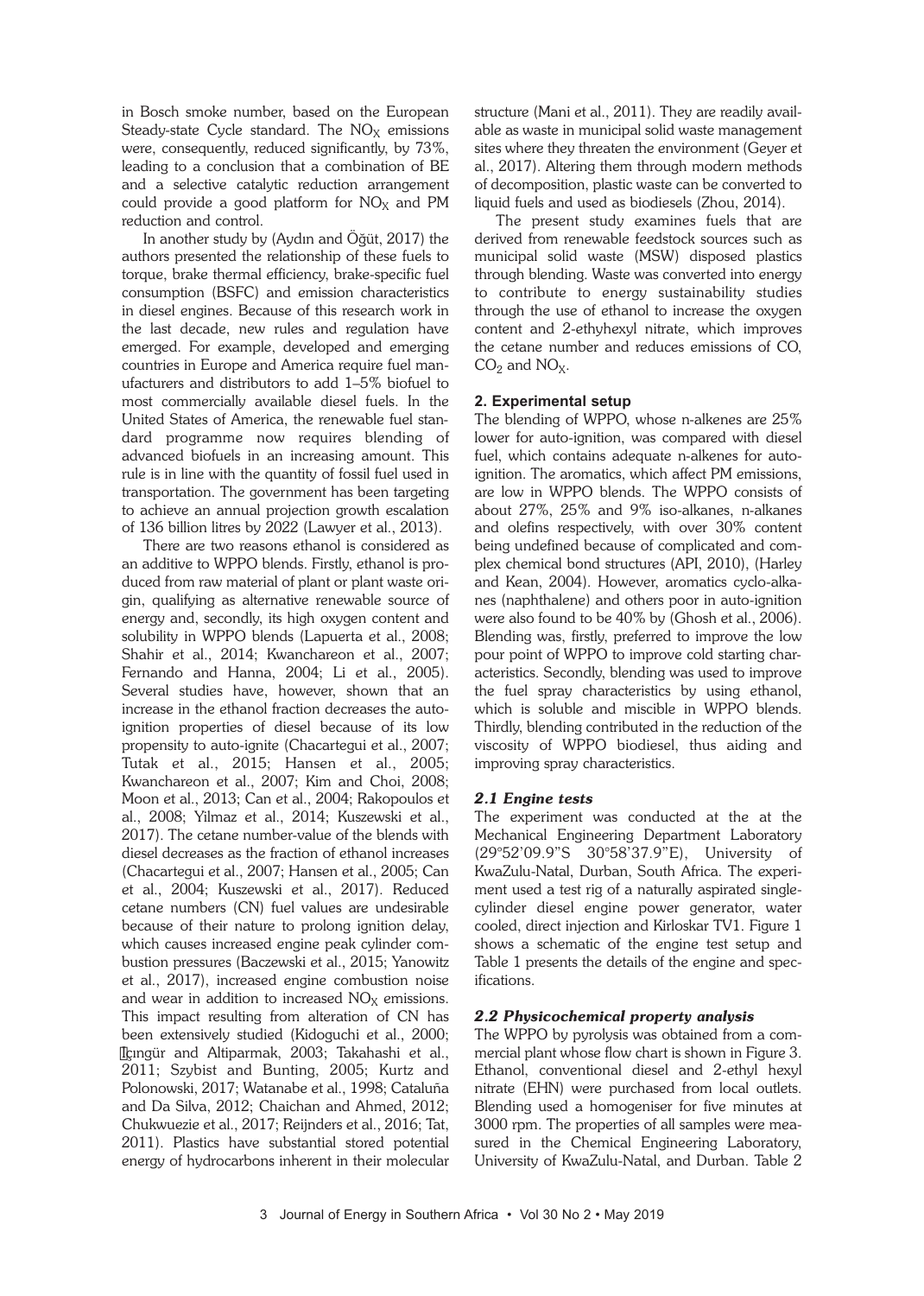

1. Cylinder pressure sensor. 2. Exhaust gas recirculation control valve. 3. EGR cooler. 4. Injection control unit. 5. Exhaust gas exit. 6. Air box. 7. Signal amplifier. 8. Gas analyser. 9. Air flow meter. 10. Data acquisition system. 11. Crank position sensor. 12. Dynamometer. 13. Engine. 14. Cooling water exit from the dynamometer to the cooling tower. 15. Cooling water exit from engine to the cooling tower. 16. Dynamometer drive coupling. **Figure 1: Schematics diagram of equipment to set up the test engine.**

| Table 1: Experimental engine specifications. |  |  |
|----------------------------------------------|--|--|
|----------------------------------------------|--|--|

| Parameters             | Position value      |
|------------------------|---------------------|
| Ignition type          | 4 (stroke)DICI      |
| Number of cylinders    | 1                   |
| Model                  | TV <sub>1</sub>     |
| Cooling medium         | Water               |
| Manufacturer           | Kirloskar           |
| Revolutions per minute | 1500                |
| Brake power            | $3.5$ kW            |
| Cylinder bore          | 87.5 mm             |
| Piston stroke          | $110 \text{ mm}$    |
| Compression ratio      | 18.5:1              |
| Connecting rod length  | $234$ mm            |
| Engine capacity        | 661cc               |
| Dynamometer make       | 234                 |
| Injection timing       | $23.4 \degree$ bTDC |
| Maximum torque         | 28 Nm @1500         |
| Injection pressure     | $250$ bar           |



**Figure 2: The distillate samples from the waste plastic pyrolysis oil samples.**

shows the physicochemical properties of the fuels before blending and Table 3 shows physicochemical properties of blended mixture-fuels and their determined fuel properties after blending. Figure 2 is a photograph of the sample distillates of WPPO obtained from pyrolysis.

#### **3. Results and discussion**

#### *3.1 Brake specific fuel consumption*

Figure 4 shows a variation of BSFC with engine load. The BSFC is compared to engine load in Figure 1. This graph reveals that, as the load increases, there is an equal increase for fuel consumed by the test engine. The values obtained at full engine load for the blends of 90/WPPO5/E5, 80/WPPO10/E10, 70/WPPO15/E15, 60/WPPO20/ E20, 50/WPPO25/E25 and CD were 0.04g/kW.h, 0.041g/kW.h, 0.042 g/kW.h, 0.043 g/kW.h and 0.035g/kW.h respectively.

At high engine loads, the conversion of heat energy to mechanical energy increases with increase in combustion temperature. This leads to increased BSFC for the biodiesel, the increase proportional to the difference in their heating values (GVC) in Tables 2 and 3, which is identical to the findings of (Lapuerta et al., 2010a). These blends of WPPO compare well to conventional diesel fuel and other biodiesel blends with comparative differences in the heating values.

As the blend ratio increased, there was a decrease in the BSFC across all the test fuels, although the values for all WPPO blends were higher than the conventional diesel (CD) test-fuel. The closeness of the values and the packed graph reveal a close resemblance and identical BSFC characteristics of WPPO, ethanol and EHN compared to CD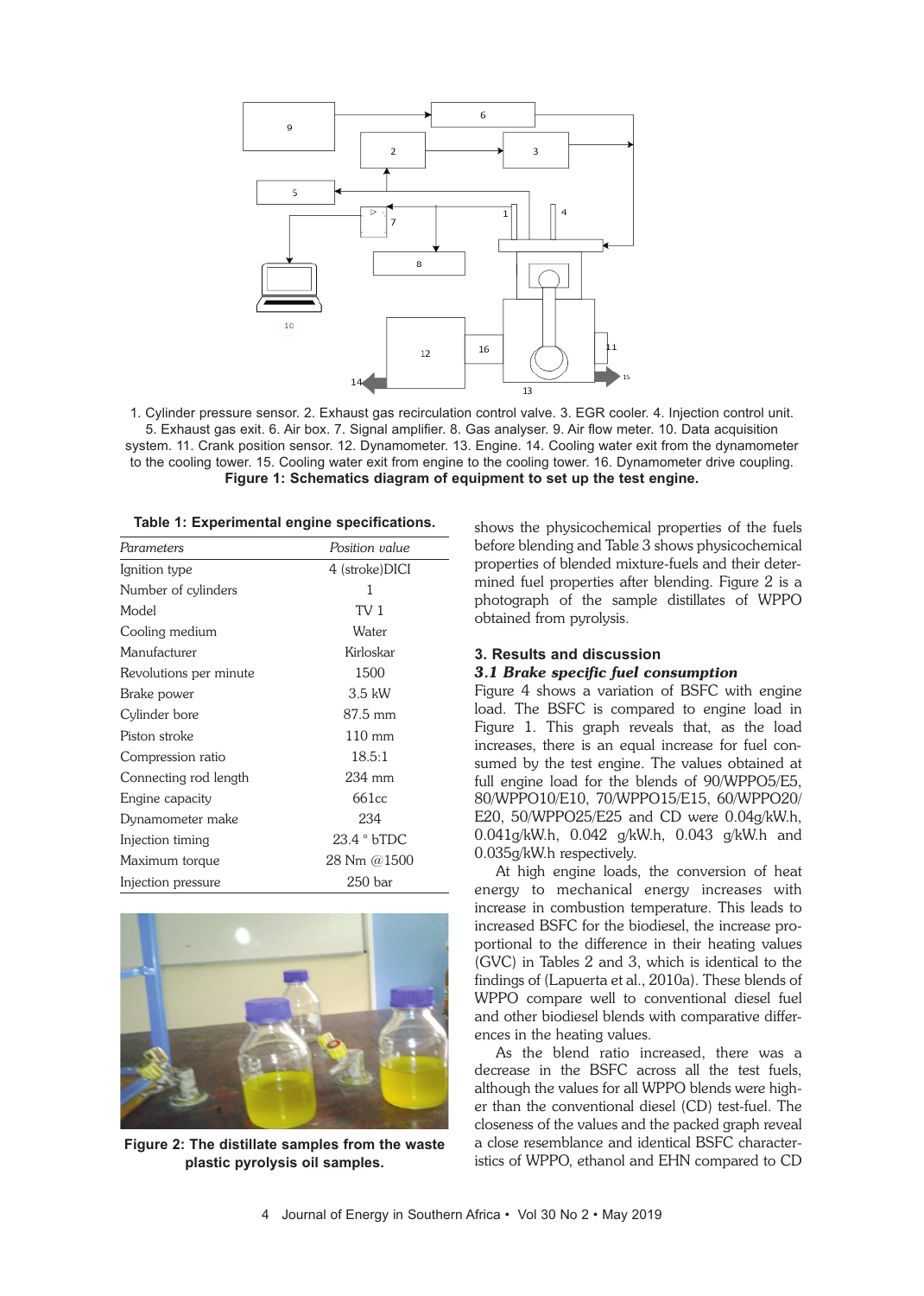| Properties                                                                                                        | Unit              | CD      | <b>WPPO</b> | Ethanol |  |
|-------------------------------------------------------------------------------------------------------------------|-------------------|---------|-------------|---------|--|
| Density @ 20 $\degree$ C                                                                                          | kg/m <sup>3</sup> | 845     | 825         | 792     |  |
| Visc.@ 40 $^{\circ}$ C                                                                                            | cSt               | 3.04    | 2.538       | 1.05    |  |
| Cetane number                                                                                                     |                   | 55      |             | 8.5     |  |
| Flash point                                                                                                       | $^{\circ}C$       | 50      | 43          | 16      |  |
| Fire point                                                                                                        | $\rm ^{\circ}C$   | 56      | 45          | 53      |  |
| Carbon residue                                                                                                    | %                 | 22      | 0.015       |         |  |
| Sulphur content                                                                                                   | $\%$              | < 0.028 | 0.248       |         |  |
| Gross calories                                                                                                    | kJ/kg             | 46500   | 43340       | 29700   |  |
| Cetane index                                                                                                      |                   | 46      | 65          |         |  |
| WPPO = waste plastic pyrolysis oil, $EHN = 2$ -ethyl hexyl nitrate, Visc. = viscosity, $CD =$ conventional diesel |                   |         |             |         |  |

**Table 2: Properties of diesel, WPPO and ethanol before blending and addition of EHN.**

| Table 3. Properties of blended ratio mixtures of diesel, ethanol, WPPO with EHN. |  |  |  |  |  |  |
|----------------------------------------------------------------------------------|--|--|--|--|--|--|
|----------------------------------------------------------------------------------|--|--|--|--|--|--|

| Property        | Unit                     | CD       | 90/5/5 | 80/10/10 | 70/15/15 | 60/20/20 | 50/25/25 | <b>STANDARD</b>        |
|-----------------|--------------------------|----------|--------|----------|----------|----------|----------|------------------------|
| Density         | $\text{Kg/m}^3$          | 845      | 838.5  | 834      | 830      | 825      | 823      | ASTM D1298             |
| KViscosity@40   | cST                      | 3.452    | 2.38   | 2.37     | 2.365    | 2.340    | 2.325    | ASTM D445              |
| Cetane number   | $\overline{\phantom{0}}$ | 45       | 59     | 62       | 64       | 65       | 69       | ASTM D4737             |
| GCV             | kJ/kg                    | 44840    | 40125  | 39985    | 38700    | 36800    | 34500    | ASTM D4868             |
| Sulphur content | %                        | < 0.0124 | 0.0248 | 0.0249   | 0.0251   | 0.0253   | 0.0257   | ASTM D4294             |
| Oxygen          | %                        | 12.35    | 13.80  | 14.75    | 15.15    | 16.25    | 17.35    | ASTM D <sub>5622</sub> |
| Carbon residue  | $\%$                     | 74.85    | 75.35  | 76.40    | 77.55    | 78.25    | 79.65    | <b>ASTM D 7662</b>     |
| Flash point     | $^{\circ}C$              | 56.5     | 38.5   | 37.55    | 37.35    | 37.15    | 36.85    | ASTM D93               |
| Hydrogen        | %                        | 12.38    | 7.5    | 7.55     | 7.65     | 7.75     | 7.95     | ASTM D7171             |

WPPO = waste plastic pyrolysis oil, EHN = 2-ethyl hexyl nitrate, Visc. = viscosity, CD = conventional diesel, ASTM = American society for testing and materials standards, GCV = gross calorific value



1. Pyrolysis reactor, 2. Carbon black discharge, 3. Carbon black deep processing, 4. Exhaust smoke discharge, 5. Gas separator, 6. Smoke scrubber to take out colour and odour, 7. Condenser, 8. Chimney, 9. Oil tank, 10. Synchronized gas purification, 11. Synchronised gas-recycling system, 12. Extra gas burning, 13. Heating furnace during operation, 14. Loading of material.

**Figure 3: Waste plastic pyrolysis oil processing plant flow chart.**

fuel. For example, at 50% engine load the blend of 80/WPPO10/E10 had a value of 0.043 g/kW.h compared to the full engine load with 0.041g/kW.h; this value being higher than the CD test-fuel, with 0.04g/kW.h at 50 % engine load and 0.035g/kW.h at full engine load.

#### *3.2 Brake thermal efficiency*

The brake thermal efficiency (BTE) variations with engine load are shown in Figure 5. The graphs show that, as the load increased, there was increase in the BTE across all the test-fuel blends of WPPO and CD. At 50% engine load the values for blends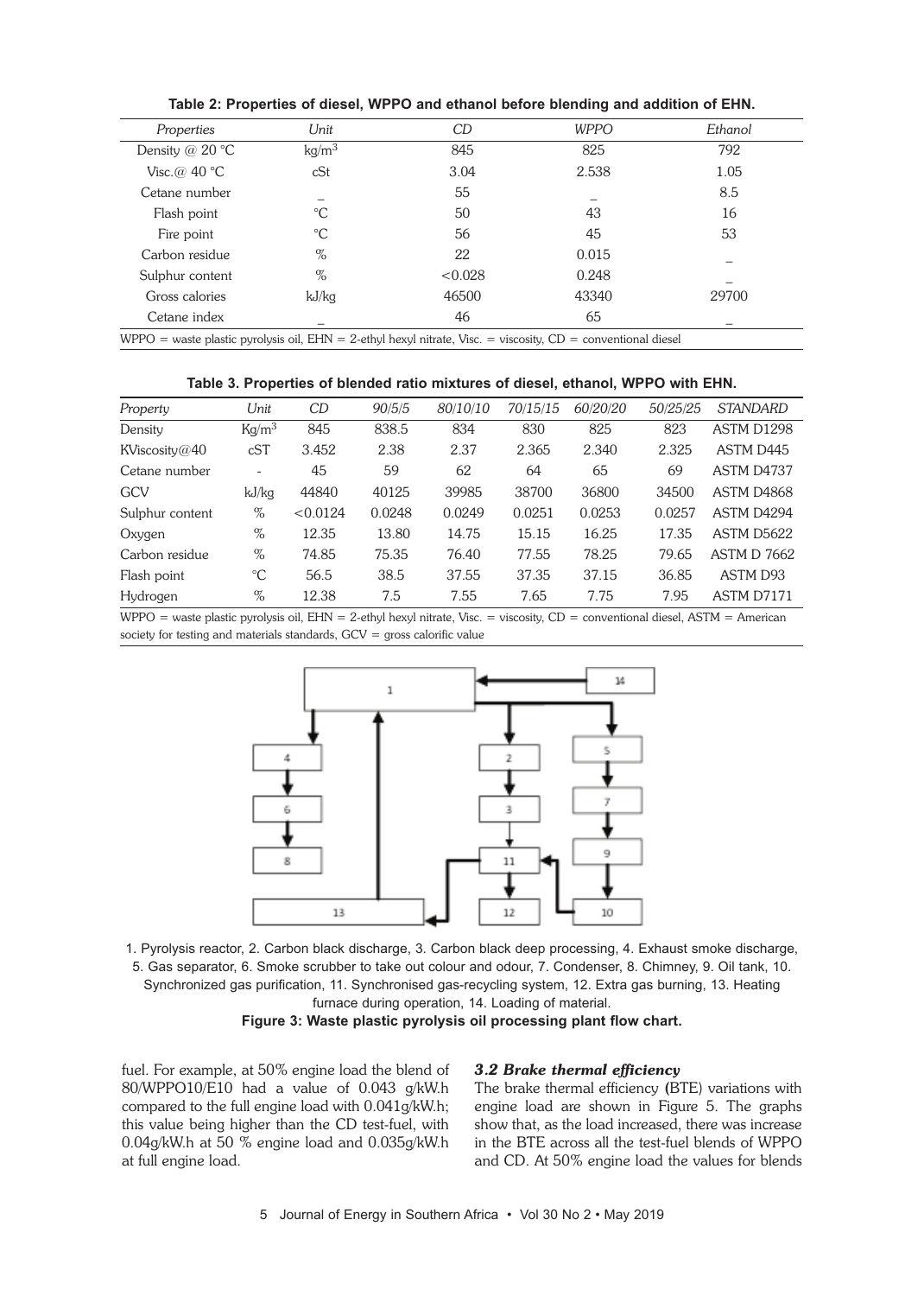

**Figure 4: Brake specific fuel consumption (BSFC) versus load (CD = conventional diesel).**

90/WPPO5/E5, 80/WPPO10/E10, 70/WPPO15/ E15, 60/WPPO20/E20, 50/WPPO25/E25 and CD were 22%, 21%, 20%, 18%, 16.5% and 22.5% respectively. As the blend ratio and engine load increased, there was increase in BTE across the blends of WPPO but with a decrease in the BTE within the blends. At 25% engine load, 90/WPPO5/E5 had values of 14%, 22%, 26.5% and 25% compared with 70/WPPO15/E15 with 12.5%, 20.0%, 22.5% and 23.0% respectively.

The highest BTE value was recorded by blend 90/WPPO5/E5 at 25% engine load compared with any other blend of WPPO, ethanol and addition of EHN. The density, which is closer to CD and the effect of blending, which improved this blends physicochemical properties, could cause this. Figure 5 shows values of 24.8%, 23%, 21% and 19% respectively for blends 80/WPPO10/E10, 70/WPPO15/E15, 60/WPPO20/E20 and 50/ WPPO25/E25. Blend 50/WPPO25/E25, however, reported the lowest values than other blends. At 25%, engine load the BTE value was 9.5% compared with full load at 19%, this being the lowest values of BTE as shown in Figure 5 for all the blends tested.

#### *3.3 Carbon monoxide*

Figure 6 shows a variation of carbon monoxide with engine load. As the engine load and the blend ratio increased, the values of blends 90/WPPO5/E5, 80/WPPO10/E10, 70/WPPO15/E15, 60/WPPO20/ E20, and 50/WPPO25/E25 gave carbon monoxide emissions decreases of up to 75% of engine load. The blends subsequently recorded a continuous increase as the engine load approached full load. At 25% engine load, the blends of 90/WPPO5/E5, 80/WPPO10/E10, 70/WPPO15/E15, 60/WPPO20/ E20, 50/WPPO25/E25 recorded values of 0.0550%, 0.0565%, 0.0600%, 0.0615% and 0.0625% respectively.

As the load is increased to 75%, the values were 0.035%, 0.0375%, 0.0445% and 0.0475% respectively. At full load, all the test fuels showed increased CO emissions, with blends 90/WPPO5/E5 and 80/WPPO10/E10 reporting the lowest emissions among the test blends across all the engine load conditions. At 50%, the blends recorded values of 0.0445% and 0.0475% compared to full load at 0.0425% and 0.0465% respectively. The increased CO emissions, though lower as compared to diesel fuel, can be attributed to partial combustion



**Figure 5: Brake thermal efficiency (BTE) versus load (CD = conventional diesel).**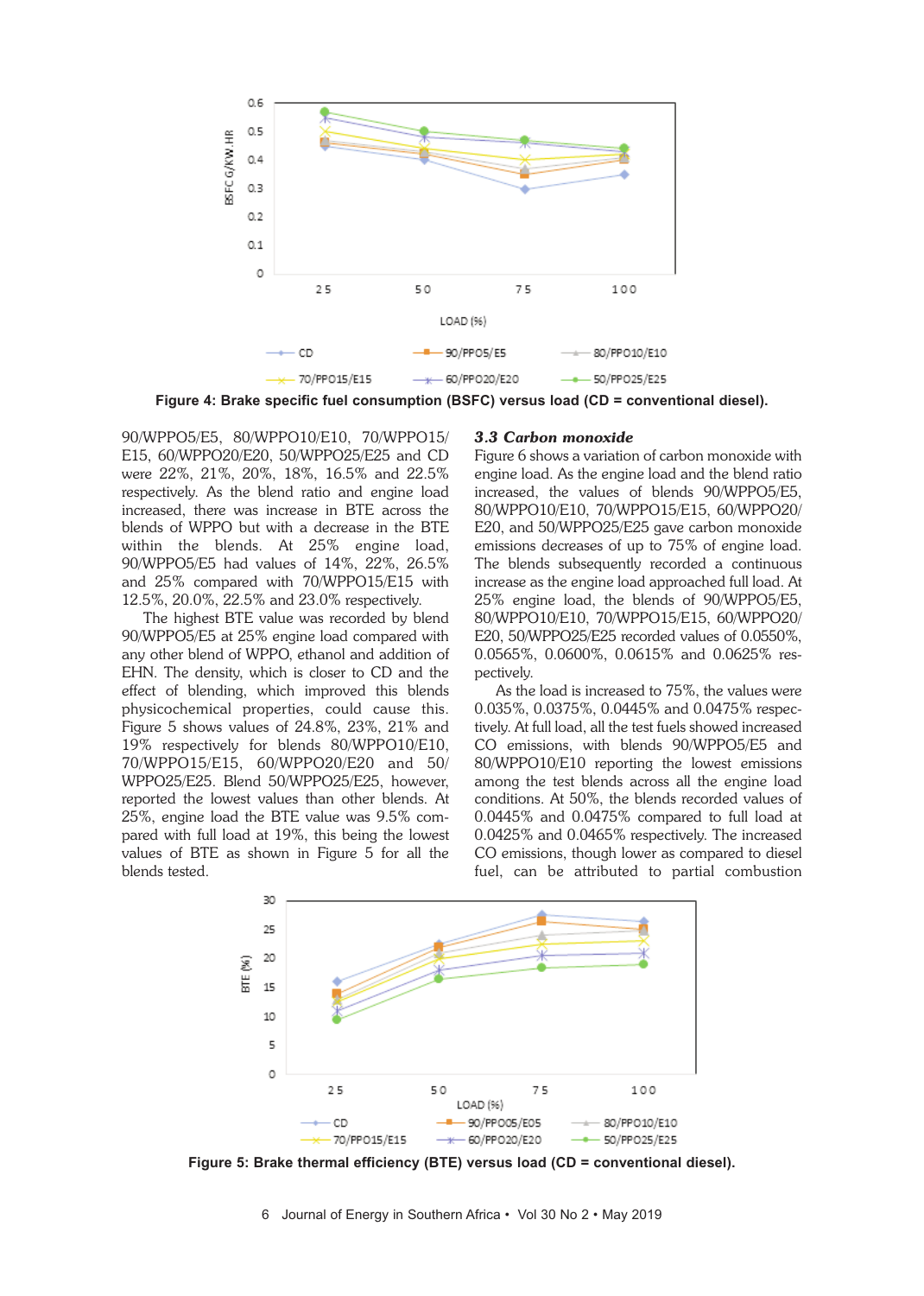

**Figure 6: Carbon monoxide (CO) versus load (CD = conventional diesel).**

(Rahman et al., 2014), as the load increased and the presence of ethanol shortened ignition delay, thus increasing CO emissions.

As the engine load and the blend ratio increased, an increase in the carbon monoxide emission across all engine loads and within the blends and CD, test-fuel was experienced. At 50% engine load, the values of the blends and CD recorded 0.045%, 0.0475%, 0.0515%, 0.0535%, 0.0565% and 0.05% for 90/WPPO5/E5, 80/WPPO10/E10, 70/WPPO15/E15, 60/WPPO20/ E20, 50/WPPO25/E25 and CD respectively. These values from Figure 4 imply a reduction of CO emissions across all test fuels, irrespective of blend ratio and type of fuel, except at high engine loads exceeding 75% and up to to full engine load. This was followed by a steady increase in the emissions of CO.

The CO emissions are a direct result of poor oxidation of the hydrocarbon fuels in the combustion chamber and are determined by the local fuel/air equivalence ratio. Compared with CD, all the biodiesels tested showed decreased CO emissions, because of the high oxygen content in the test biodiesels and the addition of EHN, which greatly increased the CN, corroborating the results of Ìçıngür et al. (2003) and Wu et al. (2009). However, as the engine load increased from 75% towards full load, there was an observed increase in CO emissions, despite the oxygen content of the biodiesel and increased CN of the blends of WPPO, ethanol and EHN. This deviation of results was attributed to differences in CN for the different biodiesel test fuel blends used. The increment in CN as the blend ratio increased, led to an increase in fuel quantity burnt during diffusive combustion, hence increased CO emissions as the quality of combustion decreased.

# *3.4 Exhaust gas temperature*

The trend of exhaust gas temperature (EGT) and the engine load in Figure 7 increased significantly, as the load increased, especially for the blends. At 25% engine load, the blends 90/WPPO5/E5, 80/WPPO10/E10, 70/WPPO15/E15, 60/WPPO20/ E20, 50/WPPO25/E25 recorded values of 165 °C, 195 °C, 226 °C and 256 °C than the CD with 155 °C, 175 °C, 205 °C and 240 °C for all engine load conditions.

As the engine load increased from 25% to full load, the graph curves tended toward unitary and similar to the values of CD. The blends of WPPO, ethanol and fuel additives, consequently, have



**Figure 7: Exhaust gas temperature (EGT) versus load (CD = conventional diesel)**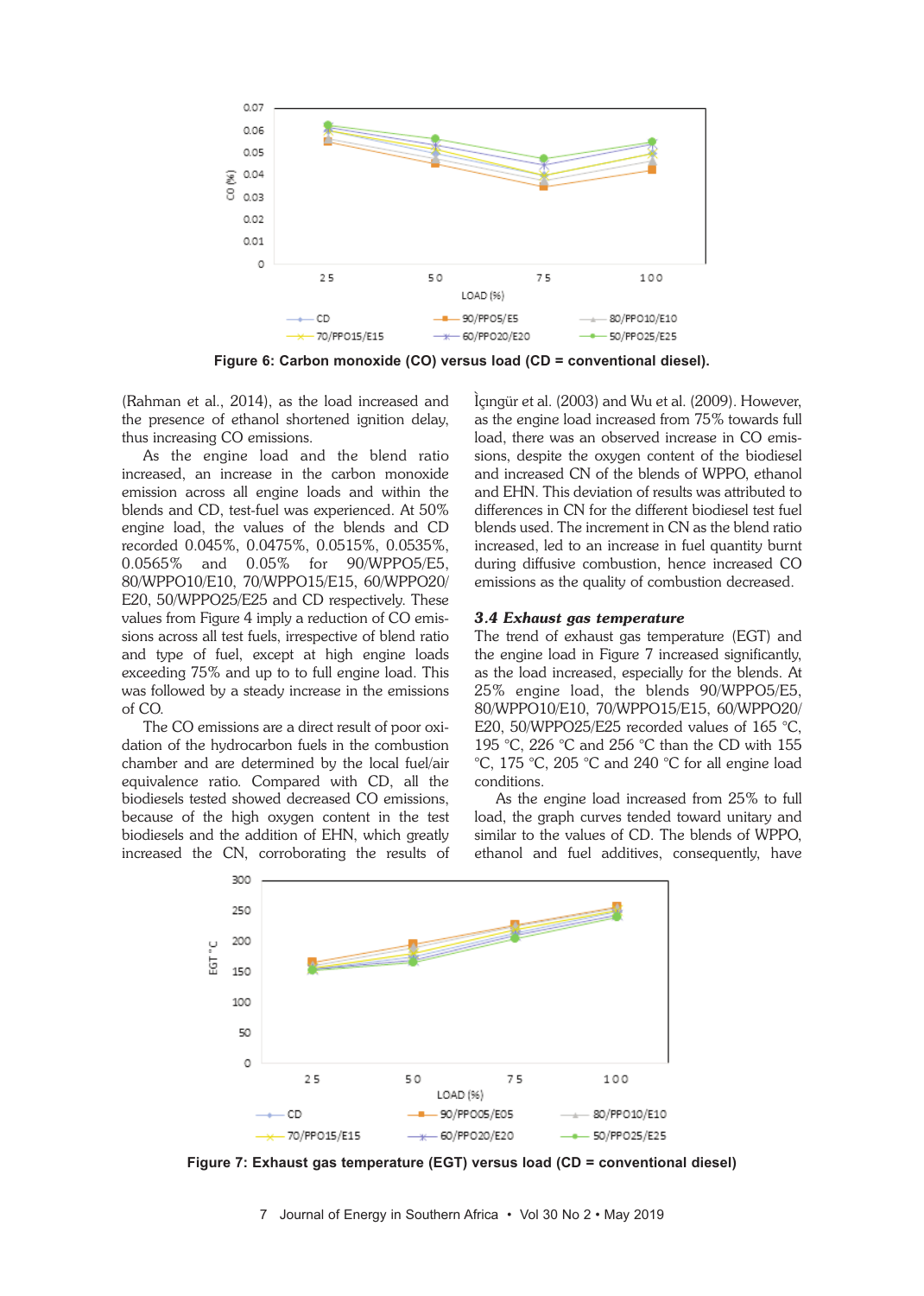identical temperature characteristics to those of the CD test-fuel, especially as the engine load reaches 75% heading to 100% (full load). This was attributed to the presence of ethanol, which decreased ignition delay, thus lowering the combustion temperature.

# *3.5 Oxides of nitrogen*

The variation of engine load with  $NO<sub>X</sub>$  emissions is given in Figure 8, showing that  $NO<sub>X</sub>$  emissions increased with increasing engine load, irrespective of fuel, blend ratio or EHN. However, the value of  $NO<sub>X</sub>$  emissions from the blends 90/WPPO5/E5, 80/WPPO10/E10, and 70/WPPO15/E15 recorded lower values compared with CD fuel. For example, at 50% the value of the blends were 385 ppm, 396 ppm and 415 ppm, compared with CD fuel at 425 ppm.

Blend 60/WPPO20/E20 and 50/WPPO25/E25 yielded the highest  $NO<sub>X</sub>$  emissions compared with the other blends of 90/WPPO5/E5, 80/ WPPO10/E10, and 70/WPPO15/E15 across all the engine load conditions tested. At 25% engine load, the two blends emitted 205 ppm and 200 ppm  $NO<sub>x</sub>$ respectively. However, at full engine load the  $NO<sub>X</sub>$ emissions increased to 925 ppm and 885 ppm compared with blend 90/WPPO5/E5 at the same load with 197 ppm and at full load at 792 ppm. Figure 8 shows that, as the blend ratio increased the  $NO<sub>X</sub>$ increased in direct proportion across all the blended test-fuels. However, blend 90/WPPO5/E5 registered the lowest values of  $NO<sub>X</sub>$  of all the experimental blends.

The formation of  $NO<sub>X</sub>$  in biodiesel combustion strongly depends on the combustion temperatures and oxygen concentration in the combustion zone. However, with high blend ratios of 70/WPPO15/E15, 60/WPPO20/E20 and 50/ WPPO25/E25, the combustion process contracted, subsequently failing to provide enough cooling effect to decrease peak combustion temperatures, leading to increased  $NO<sub>X</sub>$ . These findings imply that there is a correlation between the alcohol content in the fuel and peak flame temperatures, nitrogen content and oxygen availability (Heywood, 1988). Increased  $NO<sub>X</sub>$  emissions can be attributed to the presence of nitrogen from the cetane numberimprover ENH and other contaminants from the WPPO composition, as well as to the generation of hydrocarbon radicals through molecular unsaturation (Benjumea et al., 2010; Altun, 2014). The  $NO<sub>x</sub>$ levels are still low, however, which is attributed to high CN numbers of the tested biodiesels (see Table 3) and increase in the CN and blend ratios (i.e., oxygen content). These findings are identical to the findings of Zhu et al. (2016).

#### *3.6 Unburnt hydrocarbons*

Figure 9 shows a variation of UHC emission with engine load, where emissions increased with an increase in engine load. The increase was specifically substantial at engine loads ranging from intermediate (75%) to full. For an example, a 50% engine load yielded respectively 22 ppm, 21 ppm, 20 ppm, 18 ppm and 15 ppm UHC from blends 90/WPPO5/E5, 80/WPPO10/E10, 70/WPPO15 /E15, 60/WPPO20/E20 and 50/WPPO25/E25, compared with full load that yielded 35 ppm, 34 ppm, 32 ppm, 29 ppm and 26 ppm UHC. An inference here is that at high engine loads the values of UHC emissions are significantly high for all the blends of WPPO, ethanol and EHN, although lower than for the CD fuel.

Figure 9 shows that higher UHC emissions from blends 90/WPPO5/E5 and 80/WPPO10/E10 were recorded, but still lower than the values of the CD test-fuel. The general trend shown in the graph in Figure 9, however, was that as the blend ratio increased, there was significant reduction in the UHC emissions, observed across all the test-fuels irrespective of the engine load condition, for all the blends tested, when compared with CD fuel.

Hydrogen radicals in the diesel-ethanol-WPPO-EHN blends likely caused the higher hydrocarbon



**Figure 8: Oxides of nitrogen (NOx) versus load (CD = conventional diesel)**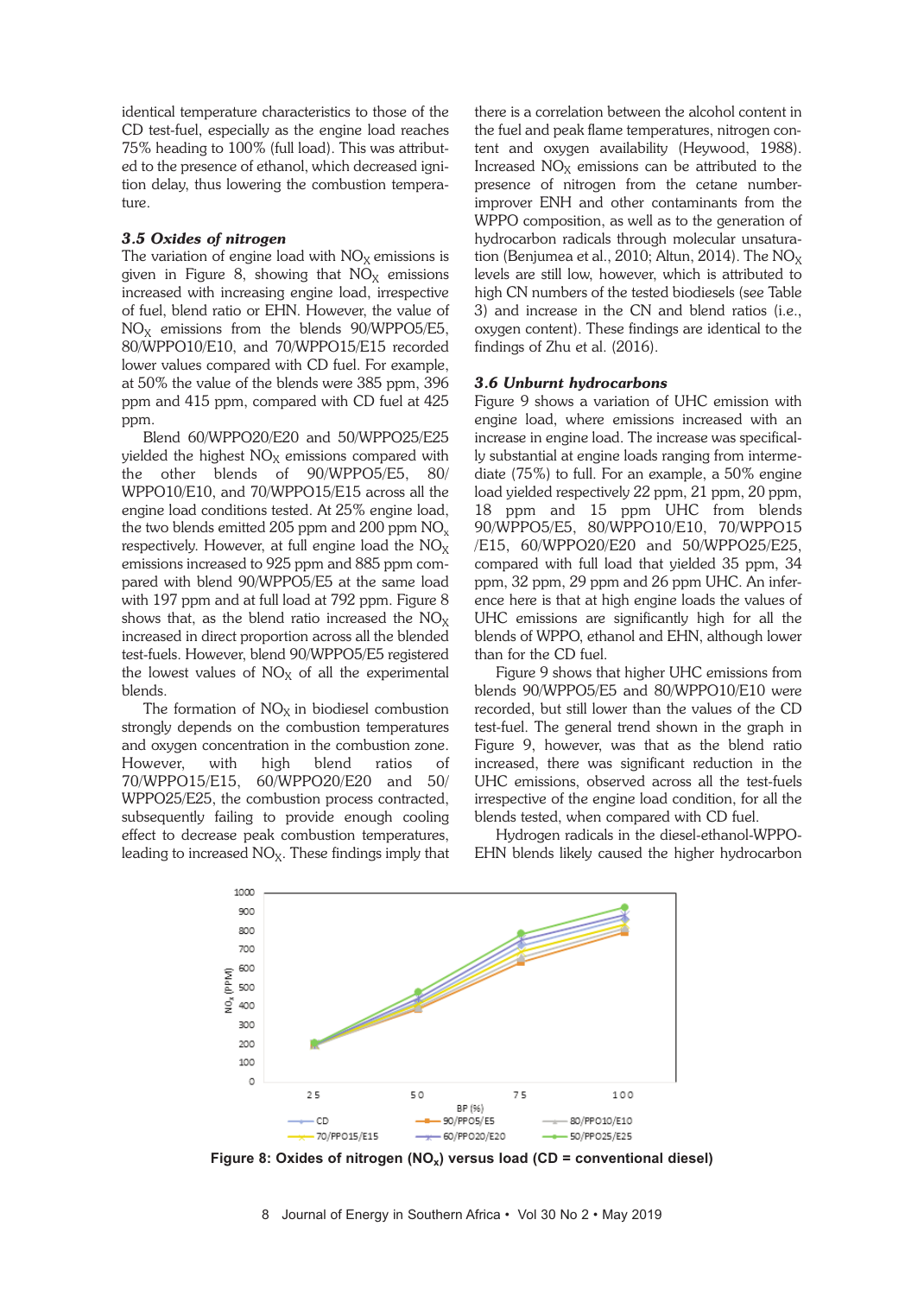

**Figure 9: Unburnt hydrocarbons (UHC) versus load (CD = conventional diesel).**

emissions. The high fraction of ethanol in blends 70/WPPO15/E15, 60/WPPO20/E20, and 50/ WPPO25/E25 contributed to increase in the emissions of UHC. This compared well with Tutak et al. (2015) and Lujaji et al. (2011), and results in SI engine cylinder walls, crevices and quenched cylinder walls, especially when richer air-alcohol mixtures were introduced.

#### *3.5 Carbon dioxide*

Figure 10 represents the variation of  $CO<sub>2</sub>$  with engine load, where  $CO<sub>2</sub>$  emissions increased as the blend ratio and engine load increased, but these emissions remained lower and almost identical when compared with CD. At 50% engine load, the values of CD; and the blends of 90/WPPO5/E5, 80/WPPO10/E10, 70/WPPO15/E15, 60/WPPO20/ E20 and 50/WPPO25/E25 emitted 3.58%, 3.35%, and 2.95%, 2.6%, 2.55% and 2.25% respectively.

Figure 10 also reveals that, as the load increased there was a significant increase in the  $CO<sub>2</sub>$  emissions across all test fuels, although with lower values as the blend ratio increased. For example, CD fuel corresponded with 2%, 3.85%, 5.95% and 8.95%  $CO<sub>2</sub>$  for respective engine loads of 25%, 50%, 75% and 100%, while blend 80/WPPO10/E10 corresponded with 1.8%, 2.95%, 4.85% and 8.55% for similar loads. The blend with the lowest  $CO<sub>2</sub>$  emissions was 50/WPPO25/E25, with values of 1.62%, 2.25%, 3.65% and 7.35% for engine loads of 25 %, 50 %, 75 % and 100 % respectively.

# **4. Conclusions**

- Lower blend ratios 90/WPPO5/E5 and 80/WPPO10/E10 exhibit identical brake-specific fuel consumption (BSFC) of conventional diesel test fuel compared to the other blends. This blends show lowest BSFC values compared to the others.
- The brake thermal efficiency of blend 90/WPPO5/E5 (90 % conventional diesel, waste plastic pyrolysis oil 5 % an ethanol 5 % by volume ) showed values, which were very close to the values of conventional diesel fuel values. This was attributed to close density values and the gross calorific values of waste plastic pyrolysis oil (WPPO) blends, which showed marginal differences. This case was apparent especially at lower blend ratios of all the mixtures and blends tested.



**Figure 10: Carbon dioxide (CO2) versus load (CD = conventional diesel, BP = brake power)**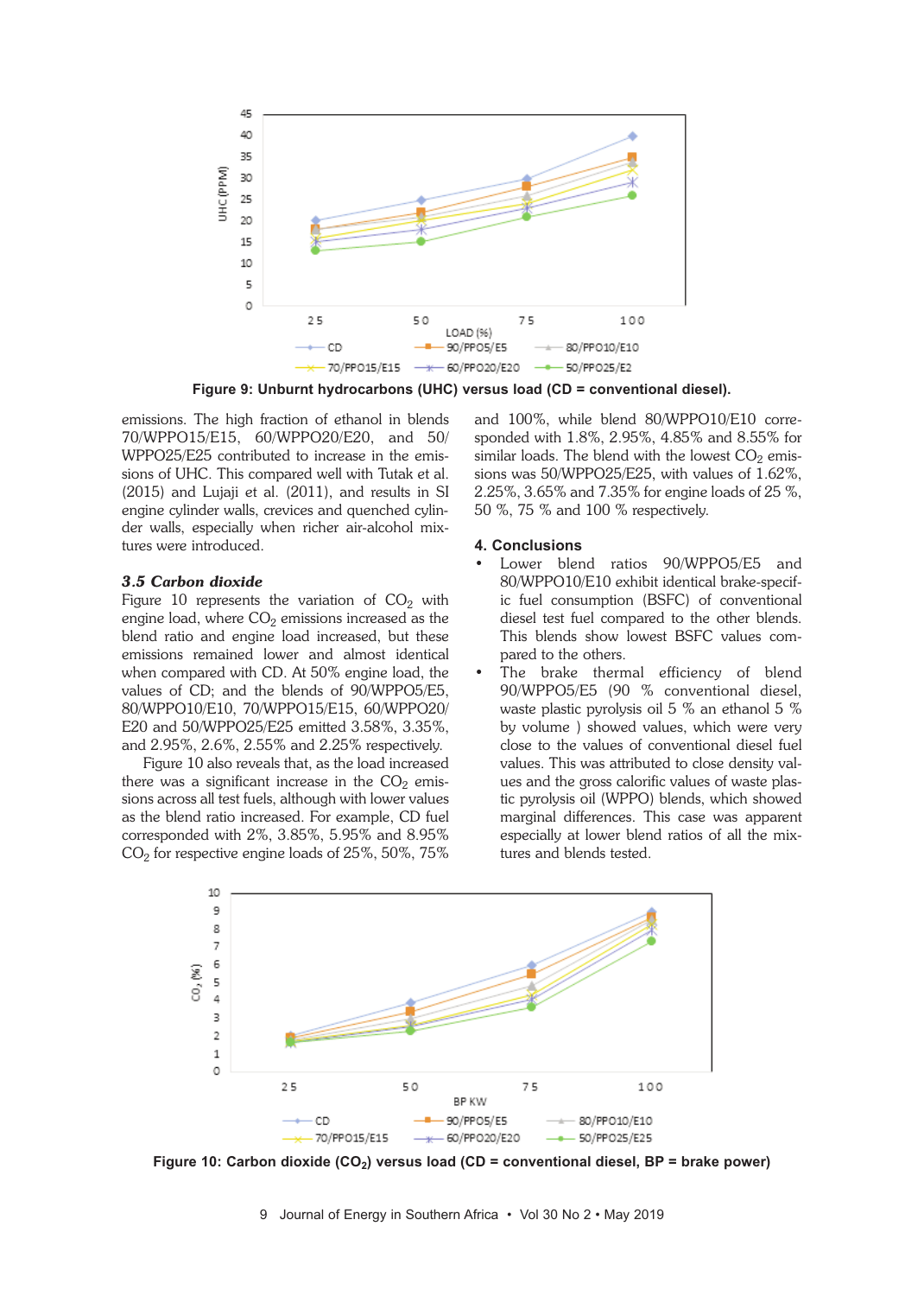- There was a reduction of unburnt hydrocarbons (UHC) emissions with the use of WPPO blends, ethanol and 2-ethyl hexyl nitrate (EHN), with a notable reduction in oxides of nitrogen emissions especially for the blend 90/WPPO5/E (90% conventional diesel, waste plastic pyrolysis oil 5%, and ethanol 5 % by volume). This was a clear indication that this blend performed well when compared with petroleum conventional diesel.
- Although there was indicated increase in the emissions of CO,  $CO_2$  NO<sub>x</sub> and UHC, for all the blends of WPPO, ethanol and EHN. There was a clear indication that the emission levels were notably lower than the emission levels of conventional petroleum diesel, based on the ASTM measurements used in this study. However, when the overall value of emissions is compared with other emissions standards, the WPPO blend performed well on emission level tested.
- The blends of WPPO, ethanol and EHN have identical temperature characteristics to those of the conventional diesel test fuel especially as the engine load hits 75% heading to full load.

This was attributed to the presence of ethanol responsible for decreased ignition delay. The presence of high oxygen enrichment was a factor of decreased CO emission for the tested biodiesels compared with conventional diesel fuel, although there was increase in CO emissions as fuel CN and blend ratio was increased. This was attributed to deterioration of the combustion characteristics, as the cetane numbers (CN) and the alcohol blend ratio increases. The biodiesels with extremely high CN in the tested fuel need further investigation as a fuel improver.

This study thus makes a strong case for alternative fuels to replace petroleum-based fossil fuels like diesel commonly used as the primary propulsion fuel in transport and power generation.

#### **Author roles**

*Semakula Maroa:* data collection, concept write-up, research formulation and all the analytical discussions pertaining to this research paper.

*Freddie Inambao:* editing, supervision and technical support.

#### **References**

- ALTUN, Ş. 2014. Effect of the degree of unsaturation of biodiesel fuels on the exhaust emissions of a diesel power generator. *Fuel,* 117, 450-457.
- API 2010. HPVTesting Group Kerosene/jet fuel category assessment document. *Submitted to the US EPA, by The American Petroleum Institute, Consortium Registration,* 1100997.
- AYDıN, F. & ÖĞÜT, H. 2017. Effects of using ethanol-biodiesel-diesel fuel in single cylinder diesel engine to engine performance and emissions. *Renewable Energy,* 103, 688-694.
- BACZEWSKI, K., SZCZAWI∏SKI, P. & KAMI∏SKA, M. 2015. Experimental testing of influence of commercial depressants on diesel fuels low temperature properties. *Journal of KONES,* 22, 7—14.
- BENBRAHIM-TALLAA, L., BAAN, R. A., GROSSE, Y., LAUBY-SECRETAN, B., EL GHISSASSI, F., BOUVARD, V., GUHA, N., LOOMIS, D., STRAIF, K. & GROUP, I. A. F. R. O. C. M. W. 2012. Carcinogenicity of diesel-engine and gasoline-engine exhausts and some nitroarenes. Elsevier.
- BENJUMEA, P., AGUDELO, J. R. & AGUDELO, A. F. 2010. Effect of the degree of unsaturation of biodiesel fuels on engine performance, combustion characteristics, and emissions. *Energy & Fuels,* 25, 77-85.
- BÖRJESSON, M., AHLGREN, E. O., LUNDMARK, R. & ATHANASSIADIS, D. 2014. Biofuel futures in road transport–A modeling analysis for Sweden. *Transportation Research Part D: Transport and Environment,* 32, 239-252.
- CAMPOS-FERNÁNDEZ, J., ARNAL, J. M., GÓMEZ, J. & DORADO, M. P. 2012. A comparison of performance of higher alcohols/diesel fuel blends in a diesel engine. *Applied energy,* 95, 267-275.
- CAMPOS-FERNANDEZ, J., ARNAL, J. M., GOMEZ, J., LACALLE, N. & DORADO, M. P. 2013. Performance tests of a diesel engine fueled with pentanol/diesel fuel blends. *Fuel,* 107, 866-872.
- CAN, Ö., CELIKTEN, I. & USTA, N. 2004. Effects of ethanol addition on performance and emissions of a turbocharged indirect injection Diesel engine running at different injection pressures. *Energy conversion and Management,* 45, 2429-2440.
- CANN, A. F. & LIAO, J. C. 2010. Pentanol isomer synthesis in engineered microorganisms. *Applied microbiology and biotechnology,* 85, 893-899.
- CATALUÑA, R. & DA SILVA, R. 2012. Effect of cetane number on specific fuel consumption and particulate matter and unburned hydrocarbon emissions from diesel engines. *Journal of Combustion,* 2012.
- CHACARTEGUI, C., LOPEZ, J., ALFONSO, F., AAKKO, P., HAMELINCK, C., VOSSEN, G. & KATTENWINKEL, H. 2007. Blending ethanol in diesel. *Final report for Lot 3b of the Biodiesel Improvement On Standards, Coordination of Producers and Ethanol Studies (Bioscopes) project*.
- CHAICHAN, M. T. & AHMED, S. T. 2012. Effect of fuel cetane number on multi-cylinders direct injection diesel engine performance and exhaust emissions. *Al-Khwarizmi Engineering Journal,* 8, 65-75.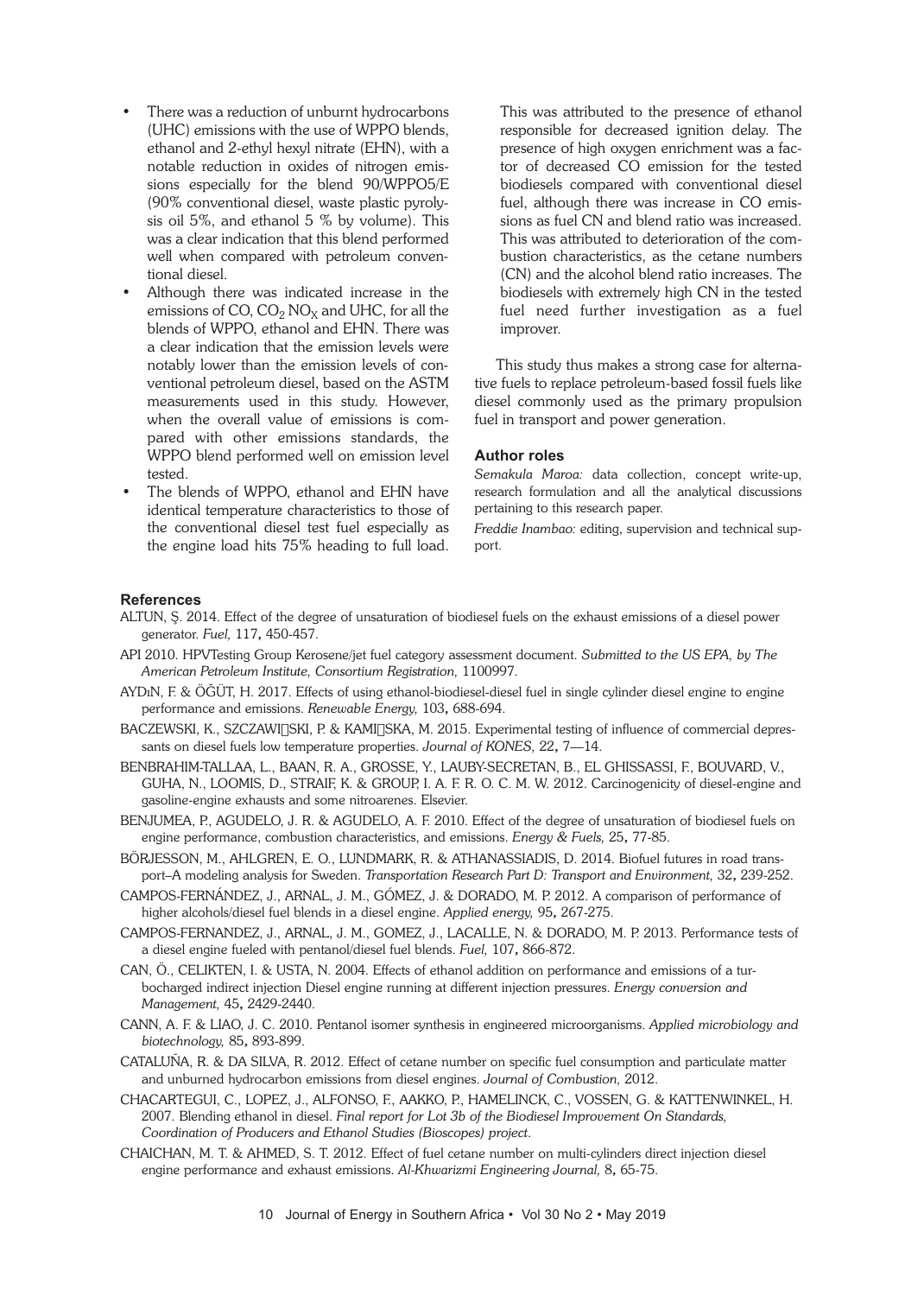- CHEN, Z., LIU, J., HAN, Z., DU, B., LIU, Y. & LEE, C. 2013a. Study on performance and emissions of a passengercar diesel engine fueled with butanol–diesel blends. *Energy,* 55, 638-646.
- CHEN, Z., LIU, J., WU, Z. & LEE, C. 2013b. Effects of port fuel injection (PFI) of n-butanol and EGR on combustion and emissions of a direct injection diesel engine. *Energy conversion and management,* 76, 725-731.
- CHUKWUEZIE, O., NWAKUBA, N., ASOEGWU, S. & NWAIGWE, K. 2017. Cetane Number Effect on Engine Performance and Gas Emission: A Review. *Am J Eng Res,* 6, 56-67.
- DAMODHARAN, D., SATHIYAGNANAM, A., RANA, D., KUMAR, B. R. & SARAVANAN, S. 2017. Extraction and characterization of waste plastic oil (WPO) with the effect of n-butanol addition on the performance and emissions of a DI diesel engine fueled with WPO/diesel blends. *Energy conversion and management,* 131, 117-126.
- DAMODHARAN, D., SATHIYAGNANAM, A. P., KUMAR, B. R. & GANESH, K. C. 2018. Cleaner emissions from a DI diesel engine fueled with waste plastic oil derived from municipal solid waste under the influence of n-pentanol addition, cold EGR, and injection timing. *Environmental Science and Pollution Research*, 1-15.
- DEKISHIMA, Y., LAN, E. I., SHEN, C. R., CHO, K. M. & LIAO, J. C. 2011. Extending carbon chain length of 1 butanol pathway for 1-hexanol synthesis from glucose by engineered Escherichia coli. *Journal of the American Chemical Society,* 133, 11399-11401.
- DEMIRBAS, A. 2004. Pyrolysis of municipal plastic wastes for recovery of gasoline-range hydrocarbons. *Journal of Analytical and Applied Pyrolysis,* 72, 97-102.
- DESAI, S. H., RABINOVITCH-DEERE, C. A., FAN, Z. & ATSUMI, S. 2015. Isobutanol production from cellobionic acid in Escherichia coli. *Microbial cell factories,* 14, 52.
- DEVARAJ, J., ROBINSON, Y. & GANAPATHI, P. 2015. Experimental investigation of performance, emission and combustion characteristics of waste plastic pyrolysis oil blended with diethyl ether used as fuel for diesel engine. *Energy,* 85, 304-309.
- FERNANDO, S. & HANNA, M. 2004. Development of a novel biofuel blend using ethanol− biodiesel− diesel microemulsions: EB-diesel. *Energy & Fuels,* 18, 1695-1703.
- FORMIGHIERI, C. 2015. Cyanobacteria as a platform for direct photosynthesis-to-fuel conversion. *Solar-to-fuel conversion in algae and cyanobacteria.* Springer.
- GAIDA, S. M., LIEDTKE, A., JENTGES, A. H. W., ENGELS, B. & JENNEWEIN, S. 2016. Metabolic engineering of Clostridium cellulolyticum for the production of n-butanol from crystalline cellulose. *Microbial cell factories,* 15, 6.
- GEYER, R., JAMBECK, J. R. & LAW, K. L. 2017. Production, use, and fate of all plastics ever made. *Science advances,* 3, e1700782.
- GHOSH, P., HICKEY, K. J. & JAFFE, S. B. 2006. Development of a detailed gasoline composition-based octane model. *Industrial & engineering chemistry research,* 45, 337-345.
- GILES, L. V., CARLSTEN, C. & KOEHLE, M. S. 2012. The effect of pre-exercise diesel exhaust exposure on cycling performance and cardio-respiratory variables. *Inhalation toxicology,* 24, 783-789.
- HANSEN, A. C., ZHANG, Q. & LYNE, P. W. 2005. Ethanol–diesel fuel blends––a review. *Bioresource technology,* 96, 277-285.
- HARLEY, R. A. & KEAN, A. J. 2004. Chemical composition of vehicle-related volatile organic compound emission in central carlifonia. *USA: Departmeent of Civil and Environmental Engeneering, University of Carlifonia*.
- HESTER, R. E. & HARRISON, R. M. 2009. *Air quality in urban environments*, Royal Society of Chemistry.
- HEYWOOD, J. B. 1988. *Internal combustion engine fundamentals,* New York, Mcgraw-Hill.
- IÇıNGÜR, Y. & ALTIPARMAK, D. 2003. Effect of fuel cetane number and injection pressure on a DI Diesel engine performance and emissions. *Energy conversion and management,* 44, 389-397.
- INNES, W. B. 1981. Effect of nitrogen oxide emissions on ozone levels in metropolitan regions. *Environmental science & technology,* 15, 904-912.
- JIN, C., YAO, M., LIU, H., CHIA-FON, F. L. & JI, J. 2011. Progress in the production and application of n-butanol as a biofuel. *Renewable and Sustainable Energy Reviews,* 15, 4080-4106.
- KIDOGUCHI, Y., YANG, C., KATO, R. & MIWA, K. 2000. Effects of fuel cetane number and aromatics on combustion process and emissions of a direct-injection diesel engine. *JSAE review,* 21, 469-475.
- KIM, H. & CHOI, B. 2008. Effect of ethanol–diesel blend fuels on emission and particle size distribution in a common-rail direct injection diesel engine with warm-up catalytic converter. *Renewable Energy,* 33, 2222-2228.
- KOIVISTO, E., LADOMMATOS, N. & GOLD, M. 2015. Systematic study of the effect of the hydroxyl functional group in alcohol molecules on compression ignition and exhaust gas emissions. *Fuel,* 153, 650-663.
- KUMAR, B. R. & SARAVANAN, S. 2016a. Effects of iso-butanol/diesel and n-pentanol/diesel blends on performance and emissions of a DI diesel engine under premixed LTC (low temperature combustion) mode. *Fuel,* 170, 49-59.
- KUMAR, B. R. & SARAVANAN, S. 2016b. Use of higher alcohol biofuels in diesel engines: A review. *Renewable and Sustainable Energy Reviews,* 60, 84-115.
- KUMAR, G., SRINIVAS, G. & CH, A. K. 2013. Experimental Investigations on Diesel Engine Fueled With Tyre Pyrolysis Oil and Diesel Blends. *International Journal of Emerging Trends in Engineering and Development,* 1.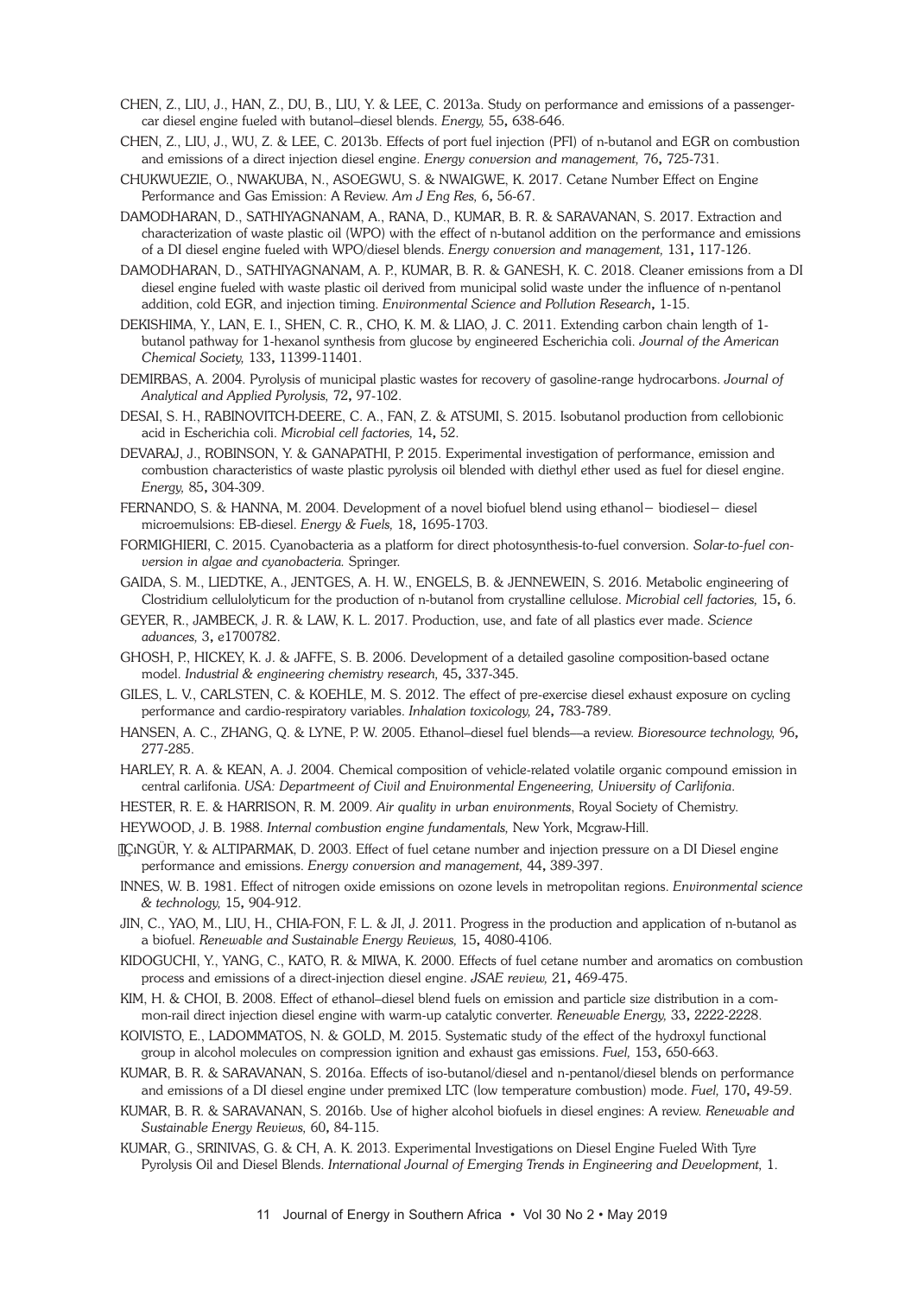- KUMAR, P. S. & SANKARANARAYANAN, G. 2016. Investigation on environmental factors of waste plastics into oil and its emulsion to control the emission in DI diesel engine. *Ecotoxicology and environmental safety,* 134, 440- 444.
- KURTZ, E. & POLONOWSKI, C. J. 2017. The Influence of Fuel Cetane Number on Catalyst Light-Off Operation in a Modern Diesel Engine. *SAE International Journal of Fuels and Lubricants,* 10.
- KUSZEWSKI, H., JAWORSKI, A. & USTRZYCKI, A. 2017. Lubricity of ethanol–diesel blends–Study with the HFRR method. *Fuel,* 208, 491-498.
- KWANCHAREON, P., LUENGNARUEMITCHAI, A. & JAI-IN, S. 2007. Solubility of a diesel–biodiesel–ethanol blend, its fuel properties, and its emission characteristics from diesel engine. *Fuel,* 86, 1053-1061.
- LAPUERTA, M., ARMAS, O., HERNÁNDEZ, J. J. & TSOLAKIS, A. 2010a. Potential for reducing emissions in a diesel engine by fuelling with conventional biodiesel and Fischer–Tropsch diesel. *Fuel,* 89, 3106-3113.
- LAPUERTA, M., ARMAS, O. & RODRIGUEZ-FERNANDEZ, J. 2008. Effect of biodiesel fuels on diesel engine emissions. *Progress in energy and combustion science,* 34, 198-223.
- LAPUERTA, M., GARCIA-CONTRERAS, R., CAMPOS-FERNÁNDEZ, J. & DORADO, M. P. 2010b. Stability, lubricity, viscosity, and cold-flow properties of alcohol− diesel blends. *Energy & fuels,* 24, 4497-4502.
- LAWYER, K., ICKES, A., WALLNER, T., ERTL, D., WILLIAMSON, R., MIERS, S. & NABER, J. 2013. Blend Ratio Optimization of Fuels Containing Gasoline Blendstock, Ethanol, and Higher Alcohols (C3-C6): Part I-Methodology and Scenario Definition. SAE Technical Paper.
- LI, D.-G., ZHEN, H., XINGCAI, L., WU-GAO, Z. & JIAN-GUANG, Y. 2005. Physico-chemical properties of ethanol– diesel blend fuel and its effect on performance and emissions of diesel engines. *Renewable energy,* 30, 967-976.
- LI, L., WANG, J., WANG, Z. & XIAO, J. 2015. Combustion and emission characteristics of diesel engine fueled with diesel/biodiesel/pentanol fuel blends. *Fuel,* 156, 211-218.
- MANI, M., & NAGARAJAN, G, 2009. Influence of injection timing on performance, emission and combustion characteristics of a DI diesel engine running on waste plastic oil. *Energy,* 34, 1617-1623.
- MANI, M., NAGARAJAN, G. & SAMPATH, S. 2011. Characterisation and effect of using waste plastic oil and diesel fuel blends in compression ignition engine. *Energy,* 36, 212-219.
- MILLS, A. & ELOUALI, S. 2015. The nitric oxide ISO photocatalytic reactor system: measurement of NOx removal activity and capacity. *Journal of Photochemistry and Photobiology A: Chemistry,* 305, 29-36.
- MOON, S., TSUJIMURA, T., OGUMA, M., CHEN, Z., HUANG, Z. & SAITOU, T. 2013. Mixture condition, combustion and sooting characteristics of ethanol–diesel blends in diffusion flames under various injection and ambient conditions. *Fuel,* 113, 128-139.
- OFUONYE, E., KUTIN, K. & STUART, D. T. 2013. Engineering Saccharomyces cerevisiae fermentative pathways for the production of isobutanol. *Biofuels,* 4, 185-201.
- OU, J., YUAN, Z., ZHENG, J., HUANG, Z., SHAO, M., LI, Z., HUANG, X., GUO, H. & LOUIE, P. K. 2016. Ambient ozone control in a photochemically active region: short-term despiking or long-term attainment? *Environmental science & technology,* 50, 5720-5728.
- PARK, S. H., CHA, J., KIM, H. J. & LEE, C. S. 2012. Effect of early injection strategy on spray atomization and emission reduction characteristics in bioethanol blended diesel fueled engine. *Energy,* 39, 375-387.
- RAHMAN, M. M., HASSAN, M. H., KALAM, M. A., ATABANI, A. E., MEMON, L. A. & RAHMAN, S. A. 2014. Performance and emission analysis of Jatropha curcas and Moringa oleifera methyl ester fuel blends in a multicylinder diesel engine. *Journal of Cleaner Production,* 65, 304-310.
- RAKOPOULOS, C. D., DIMARATOS, A. M., GIAKOUMIS, E. G. & RAKOPOULOS, D. C. 2010. Investigating the emissions during acceleration of a turbocharged diesel engine operating with bio-diesel or n-butanol diesel fuel blends. *Energy,* 35, 5173-5184.
- RAKOPOULOS, D., RAKOPOULOS, C., KAKARAS, E. & GIAKOUMIS, E. 2008. Effects of ethanol–diesel fuel blends on the performance and exhaust emissions of heavy duty DI diesel engine. *Energy Conversion and Management,* 49, 3155-3162.
- REIJNDERS, J., BOOT, M. & DE GOEY, P. 2016. Impact of aromaticity and cetane number on the soot-NOx tradeoff in conventional and low temperature combustion. *Fuel,* 186, 24-34.
- REN, Y., HUANG, Z., MIAO, H., DI, Y., JIANG, D., ZENG, K., LIU, B. & WANG, X. 2008. Combustion and emissions of a DI diesel engine fuelled with diesel-oxygenate blends. *Fuel,* 87, 2691-2697.
- SARAVANAN, S. 2015. Effect of exhaust gas recirculation (EGR) on performance and emissions of a constant speed DI diesel engine fueled with pentanol/diesel blends. *Fuel,* 160, 217-226.
- SCHEIRS, J., & KAMINSKY, W, 2006. *Feedstock recycling and pyrolysis of waste plastics,* Chichester, UK, John Wiley & Sons.
- SHAHIR, S., MASJUKI, H., KALAM, M., IMRAN, A., FATTAH, I. R. & SANJID, A. 2014. Feasibility of diesel– biodiesel–ethanol/bioethanol blend as existing CI engine fuel: An assessment of properties, material compatibility, safety and combustion. *Renewable and Sustainable Energy Reviews,* 32, 379-395.